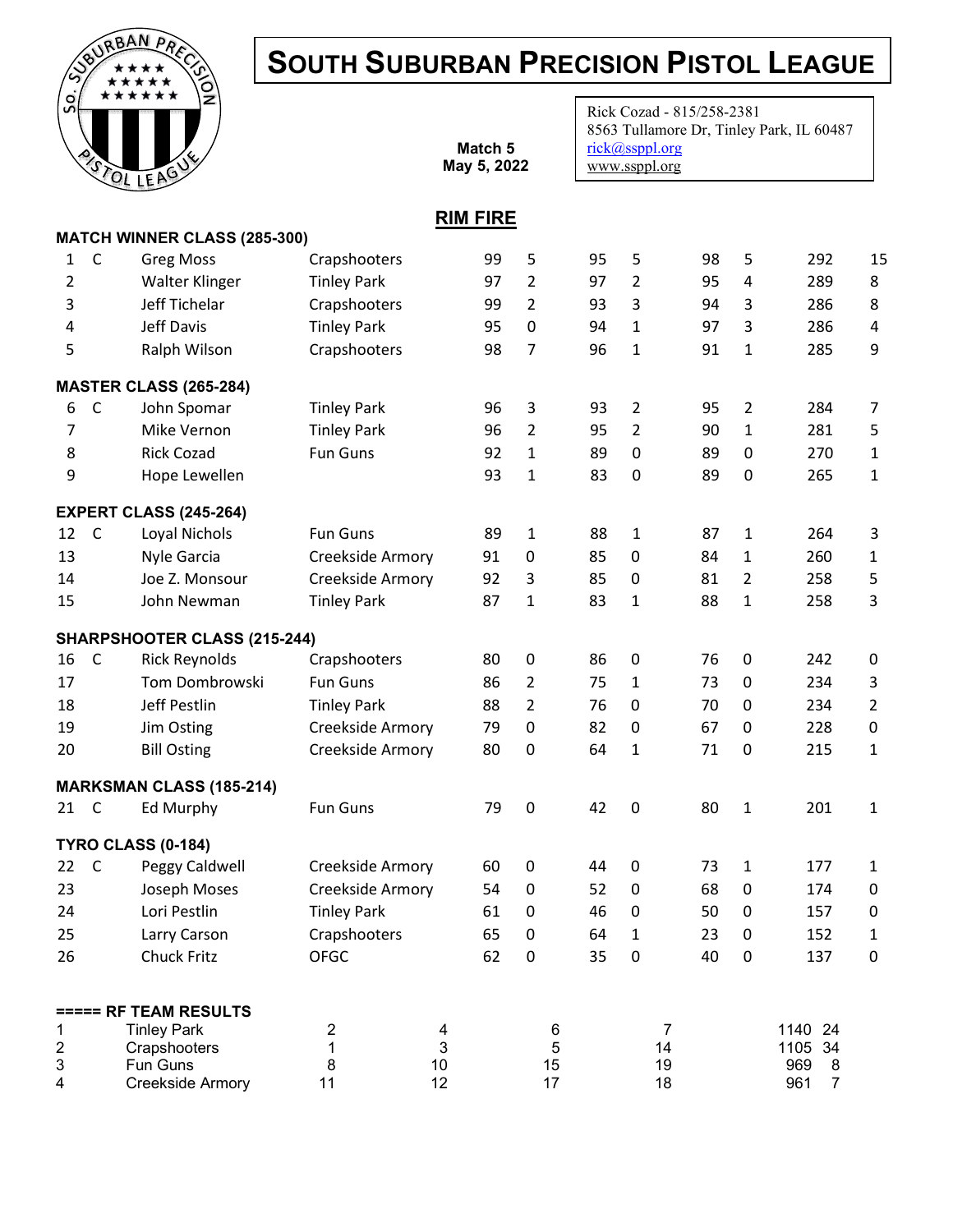|                |              |                                     |                    | <b>CENTER FIRE</b> |    |                |    |                      |    |                |                       |                |
|----------------|--------------|-------------------------------------|--------------------|--------------------|----|----------------|----|----------------------|----|----------------|-----------------------|----------------|
|                |              | <b>MATCH WINNER CLASS (285-300)</b> |                    |                    |    |                |    |                      |    |                |                       |                |
| $\mathbf{1}$   | $\mathsf{C}$ | Walter Klinger                      | <b>Tinley Park</b> |                    | 95 | 4              | 96 | $\overline{4}$       | 96 | $\mathbf{1}$   | 287                   | 9              |
|                |              | <b>MASTER CLASS (265-284)</b>       |                    |                    |    |                |    |                      |    |                |                       |                |
| $\overline{2}$ | P            | <b>Jeff Tichelar</b>                | Crapshooters       |                    | 96 | $\mathbf{1}$   | 93 | $\overline{2}$       | 92 | 4              | 281                   | 7              |
| 3              |              | Ralph Wilson                        | Crapshooters       |                    | 97 | $\mathbf{1}$   | 93 | $\mathbf{1}$         | 91 | 0              | 281                   | $\overline{2}$ |
| 4              |              | <b>Greg Moss</b>                    | Crapshooters       |                    | 93 | $\overline{2}$ | 91 | $\mathbf{1}$         | 93 | $\overline{2}$ | 277                   | 5              |
| 5              |              | <b>Jeff Davis</b>                   | <b>Tinley Park</b> |                    | 84 | 1              | 90 | $\overline{2}$       | 97 | 0              | 271                   | 3              |
| 6              |              | Mike Vernon                         | <b>Tinley Park</b> |                    | 96 | $\overline{2}$ | 89 | $\overline{2}$       | 85 | $\overline{2}$ | 270                   | 6              |
|                |              | <b>EXPERT CLASS (245-264)</b>       |                    |                    |    |                |    |                      |    |                |                       |                |
| 7              | $\mathsf{C}$ | John Newman                         | <b>Tinley Park</b> |                    | 89 | $\mathbf{1}$   | 90 | $\overline{2}$       | 81 | $\mathbf{1}$   | 260                   | $\overline{4}$ |
| 8              |              | John Spomar                         | <b>Tinley Park</b> |                    | 95 | 3              | 84 | 0                    | 74 | $\mathbf 0$    | 253                   | 3              |
|                |              | SHARPSHOOTER CLASS (215-244)        |                    |                    |    |                |    |                      |    |                |                       |                |
| 9              | $\mathsf{C}$ | <b>Rick Cozad</b>                   | <b>Fun Guns</b>    |                    | 89 | $\mathbf 0$    | 80 | $\overline{2}$       | 74 | 1              | 243                   | 3              |
| 10             |              | Loyal Nichols                       | <b>Fun Guns</b>    |                    | 93 | 4              | 67 | $\mathbf 0$          | 77 | $\mathbf{1}$   | 237                   | 5              |
| 11             |              | <b>Rick Reynolds</b>                | Crapshooters       |                    | 83 | 1              | 81 | $\mathbf 0$          | 67 | $\mathbf 0$    | 231                   | $\mathbf{1}$   |
|                |              | <b>MARKSMAN CLASS (185-214)</b>     |                    |                    |    |                |    |                      |    |                |                       |                |
| 12             | $\mathsf{C}$ | Jeff Pestlin                        | <b>Tinley Park</b> |                    | 86 | 3              | 53 | $\boldsymbol{0}$     | 75 | $\mathbf 0$    | 214                   | 3              |
|                |              | TYRO CLASS (0-184)                  |                    |                    |    |                |    |                      |    |                |                       |                |
| 13             | $\mathsf{C}$ | <b>Ed Murphy</b>                    | <b>Fun Guns</b>    |                    | 84 | $\mathbf 0$    | 57 | $\mathbf{1}$         | 42 | $\mathbf 0$    | 183                   | $\mathbf{1}$   |
| 14             |              | Nyle Garcia                         | Creekside Armory   |                    | 63 | $\overline{2}$ | 60 | 0                    | 58 | $\mathbf 0$    | 181                   | $\overline{2}$ |
| 15             |              | Tom Dombrowski                      | <b>Fun Guns</b>    |                    | 66 | $\mathbf 1$    | 51 | 0                    | 41 | $\mathbf{0}$   | 158                   | $\mathbf{1}$   |
| 16             |              | Larry Carson                        | Crapshooters       |                    | 40 | $\mathbf{0}$   | 38 | $\mathbf 0$          | 38 | $\mathbf 0$    | 116                   | $\mathbf 0$    |
| 17             |              | Joseph Moses                        | Creekside Armory   |                    | 49 | $\Omega$       | 28 | $\mathbf 0$          | 26 | 0              | 103                   | $\pmb{0}$      |
| 18             |              | Joe Z. Monsour                      | Creekside Armory   |                    | 44 | 0              | 24 | $\mathbf 0$          | 31 | $\mathbf 0$    | 99                    | $\mathbf 0$    |
|                |              |                                     |                    |                    |    |                |    |                      |    |                |                       |                |
|                |              | ===== CF TEAM RESULTS               |                    |                    |    |                |    |                      |    |                |                       |                |
| 1<br>2         |              | <b>Tinley Park</b><br>Crapshooters  | 1<br>2             | 5<br>3             |    | 6<br>4         |    | $\overline{7}$<br>11 |    |                | 1088 22<br>13<br>1070 |                |
| 3              |              | <b>Fun Guns</b>                     | 9                  | 10                 |    | 13             |    | 15                   |    |                | 821<br>10             |                |